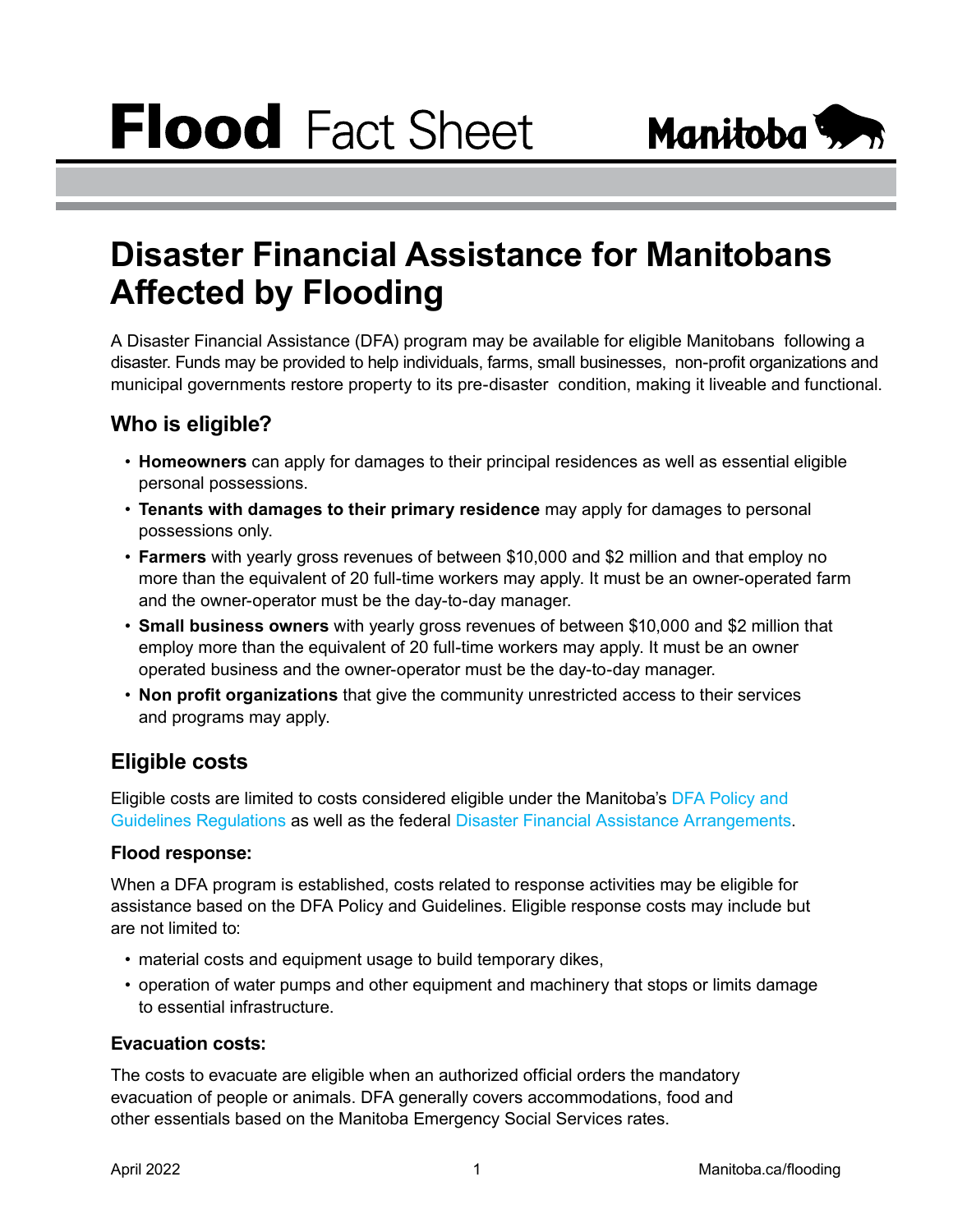### **Clean up, restoration, repair and replacement costs:**

The cost to clean up, restore, repair or replace essential items may be eligible. These costs include (but are not limited to):

- clean up and removal of debris (to a maximum amount).
- material costs, equipment usage and resident labour for the removal of temporary dikes
- repair/restore principal residences, essential buildings for small businesses and farms
- repair/replace essential moveable items, chattels, staged and stored crops, livestock or essential business fencing, inventory, equipment and a limited amount of farmland affected by erosion

## **Ineligible costs**

#### **Ineligible costs include:**

- insurable losses
- costs that can be recovered from any other government programs
- losses that are recoverable bylaw
- non-essential items, including, but not limited to:
- luxury items (jewelry, books and documents, fur coats, holiday decorations)
- recreational property and private roads
- lawn, garden, non-essential fencing damage
- lost income or opportunity
- inconveniences
- normal operating costs
- upgrading existing facilities
- damage that is a normal risk of trade, occupation or enterprise
- mitigation work.

## **What kinds of documents are required to support a DFA claim?**

Depending on the type of DFA claim that you submit,Examples of mandatory supporting documentation include:

- information pertaining to your insurance policy.
- property tax bill to verify property ownership (required for every damaged parcel of land).
- confirmation of residency for tenants (ex: Manitoba drivers license, Manitoba Health card).
- small business/non-profit information.
- sole proprietorship applicant's T1 General tax form, or notarized proof of income, statements of income and expenses.
- partnership copy of partnership agreement, T1 General tax form, statements of income and expenses.
- limited company copy of articles of incorporation, income tax return, statements of income and expenses.
- non-profit verification documents stating legal, non-profit status (ex: Revenue Canada charitable organization registration number).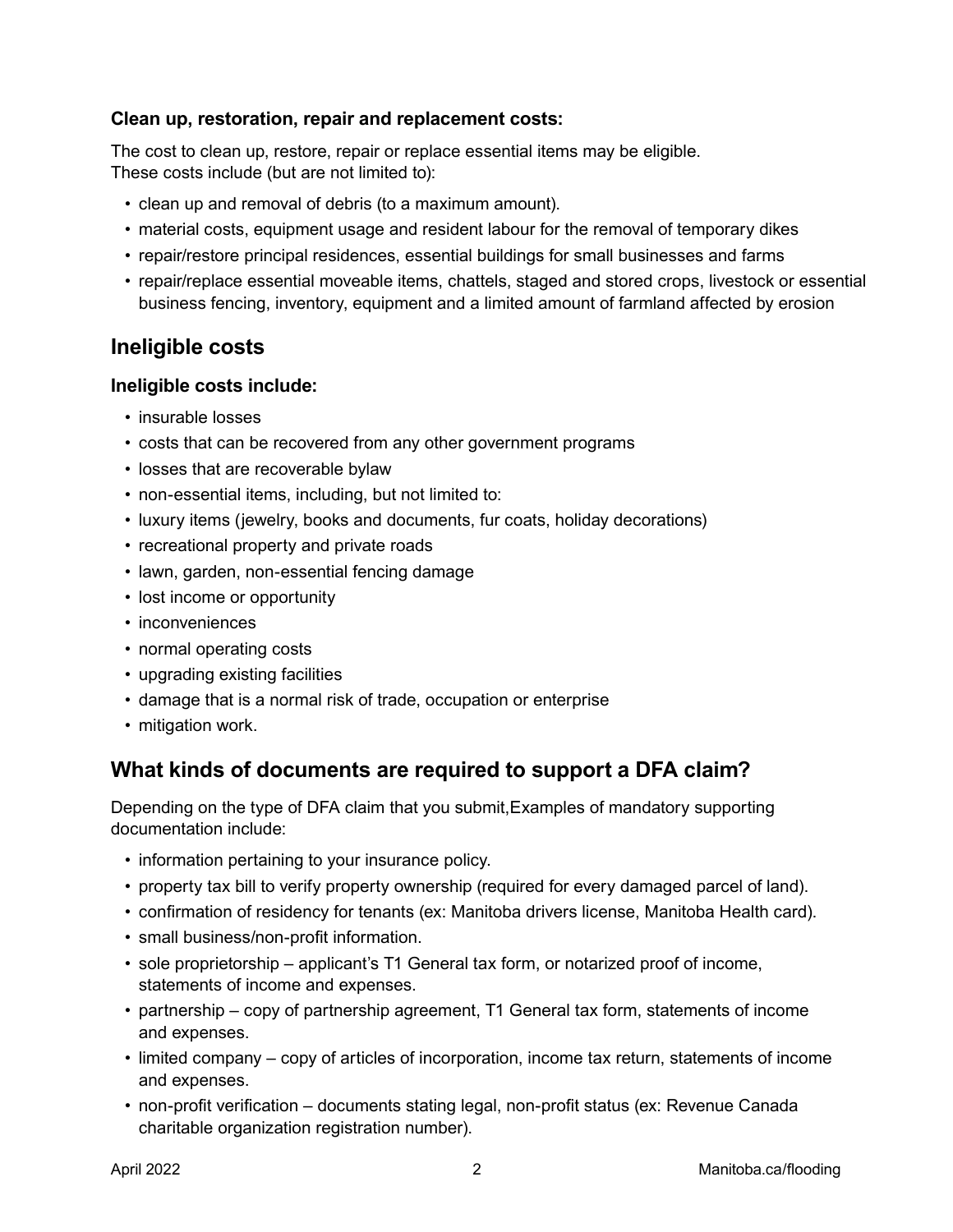## **How are DFA claims made?**

Claimants must apply for DFA within 90 days of the program being announced. Contact the Manitoba Emergency Measures Organization (EMO) for further information: Phone: 204-945-3050 (in Winnipeg) Toll free: 1-888-267-8298 (outside Winnipeg) Website: [www.manitoba.ca/emo](http://www.manitoba.ca/emo)

## **There are three steps to making a DFA claim.**

## **Step 1**

- Keep track of all your flood-related activities and expenses, before, during and after the flood.
- Keep all receipts, invoices and any other documents for flood-related expenses to help clarify and support your claim.
- Wherever possible, take photos or videos of the damaged property and all activities to help clarify and support your claim.
- Contact your insurance provider to find out what costs may be covered under your personal policies.
- Take every possible, practical action to reduce the impact of flood damage to your property (ex: cleaning, stripping and drying property and goods quickly).

## **Step 2**

- Get a DFA application by contacting Manitoba EMO by phone at 204-945-3050 (in Winnipeg) or toll-free at 1-888-267-8298 (outside Winnipeg) to receive an application in the mail, or visit [manitoba.ca/emo](http://manitoba.ca/emo) to download an application.
- Contact your municipal office.
- Fill out the DFA application.
- Applications for property damage to private residences must be filled out by the owner.
- Applications for damage to personal possessions in rental properties must be filled out by the tenant.
- Applications for farm land that is rented must include a written authorization form completed and signed by the owner of the land.

Return the DFA application with all invoices, receipts, required documents, photos, etc. to Manitoba EMO by mail or email at:

1525 – 405 Broadway Avenue Winnipeg, MB. R3C 3L6 mailto:[dfa@gov.mb.ca](mailto:dfa%40gov.mb.ca?subject=)

#### **Step 3**

- You will be contacted by a Manitoba EMO representative, who will do a preliminary screening of your claim.
- If this screening indicates that you are eligible for the DFA program, an onsite inspection will be arranged with a Manitoba EMO Inspector.